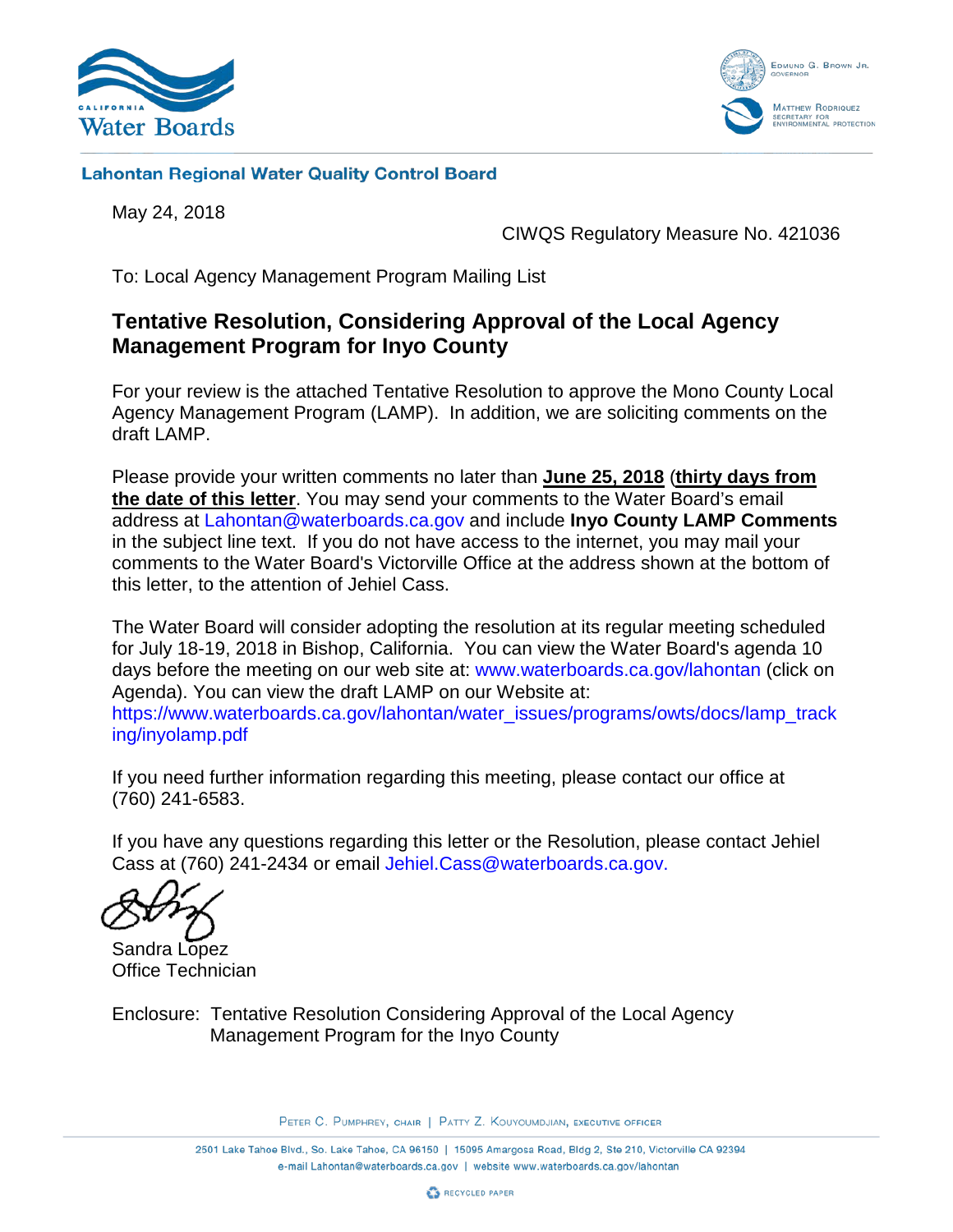#### *Notice Submittal of Written Material for Regional Board Consideration*

**In order to ensure that the State of California Lahontan Regional Water Quality Control Board has the opportunity to fully study and consider written material, it is necessary to submit it at least ten (10) days before the Regional Board Meeting. Pursuant to Title 23 of the California Code of Regulations, Section 648.2, the Regional Board may refuse to admit written testimony into evidence unless the proponent can demonstrate why he or she was unable to submit the material on time or that compliance with the deadline would otherwise create a hardship. If any other party demonstrates prejudice resulting from admission of the written testimony, the Regional Board may refuse to admit it.**

- - - - - - - - - - - - - - - - - - - - - - -- - - - - - - - - - - - - - - - - - - - - - -- - - - - - - - - - - - - - - - - - -

COMPLETE FORM AND RETURN

To: CA Regional Water Quality Control Board, Lahontan Region 15095 Amargosa Road, Bldg 2, Ste 210 Victorville, CA 92394 ATTN: Jehiel Cass [Jehiel.cass@waterboards.ca.gov](mailto:Jehiel.cass@waterboards.ca.gov)

# **Tentative Resolution, Considering Approval of the Local Agency Management Program for Inyo County**

|                      | We concur with tentative resolution |
|----------------------|-------------------------------------|
|                      | We concur; comments attached        |
|                      | We do not concur; comments attached |
| (Sign)               |                                     |
| (Type or print name) |                                     |
| (Organization)       |                                     |
| (Address)            |                                     |
| (City and State)     |                                     |
| (Telephone)          |                                     |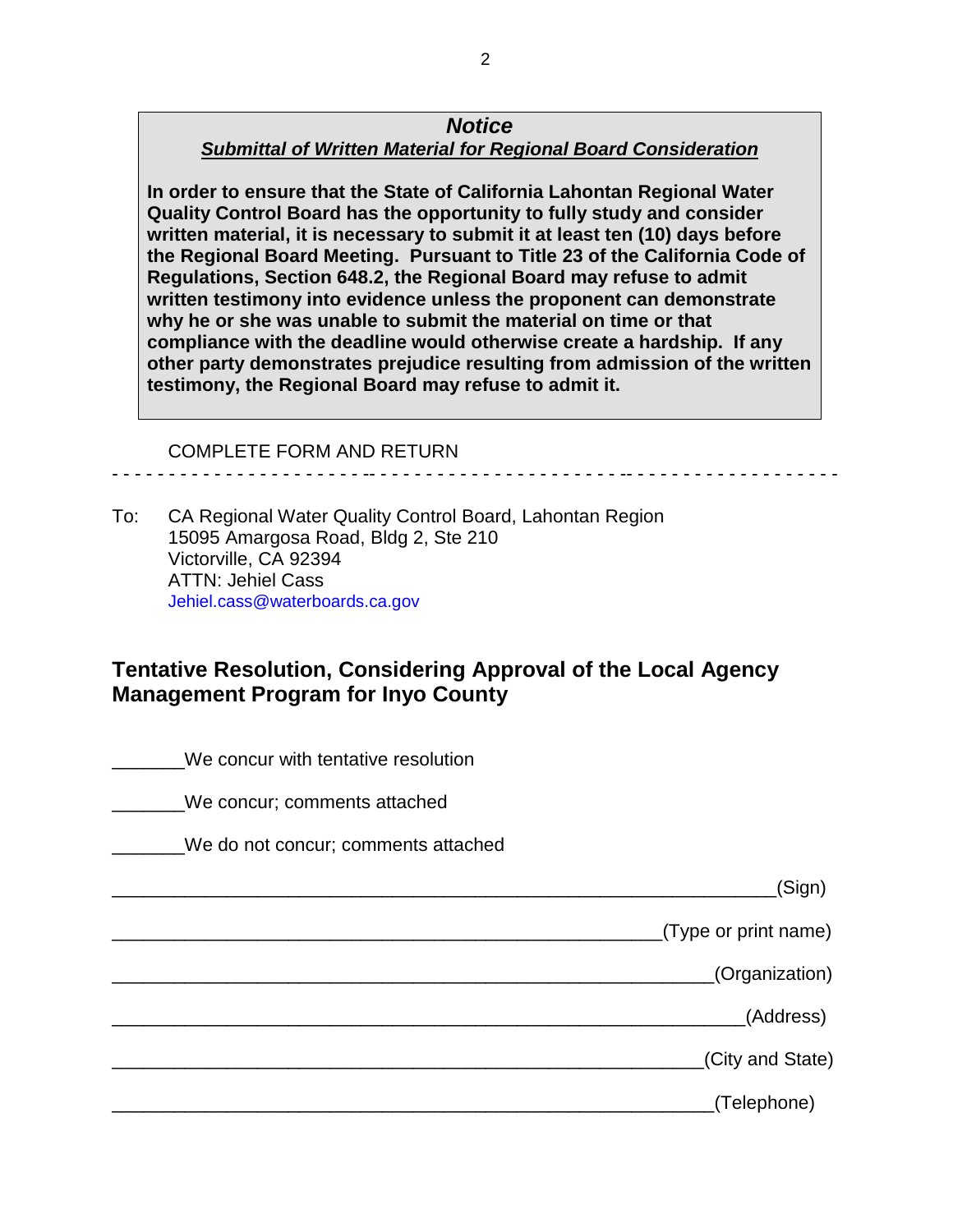#### **CALIFORNIA REGIONAL WATER QUALITY CONTROL BOARD LAHONTAN REGION**

### **RESOLUTION NO. R6V-2018-TENTATIVE**

### **APPROVING THE LOCAL AGENCY MANAGEMENT PROGRAM FOR INYO COUNTY**

**WHEREAS**, the California Regional Water Quality Control Board, Lahontan Region (Water Board) finds that:

- 1. On June 19, 2012, the State Water Resources Control Board (State Water Board) adopted Resolution No. 2012-0032, which approved the Water Quality Control Policy for Siting, Design, Operation, and Maintenance of Onsite Wastewater Treatment Systems (OWTS Policy).
- 2. The OWTS Policy defines a local agency as any subdivision of state government that has responsibility for permitting the installation of and regulating OWTS within its jurisdictional boundaries; typically, a county, city, or special district.
- 3. The OWTS Policy allows local agencies to propose Local Agency Management Programs (LAMPs) for Water Board approval. Upon approval, the local agency would manage the installation of new and replacement OWTS under that LAMP.
- 4. The OWTS Policy requires the Water Board to solicit comments from the State Water Board, Division of Drinking Water (DDW) regarding a LAMP's proposed setbacks and notifications to water purveyors.
- 5. On May 12, 2016, Inyo County submitted a proposed LAMP to the Water Board.
- 6. On November 15, 2016, the Water Board issued a comment letter to Inyo County regarding their submitted proposed LAMP.
- 7. On March 16, 2017, Inyo County submitted a revised draft LAMP to the Water Board.
- 8. On April 2, 2018, the Water Board provided comments on the revised draft LAMP to Inyo County.
- 9. On April 30, 2018, staff forwarded a copy of the proposed LAMP to DDW and solicited comments from DDW regarding the proposed LAMP's policies and procedures, including notification to local water purveyors prior to OWTS permitting. DDW comments involving set back requirements were addressed in the LAMP.